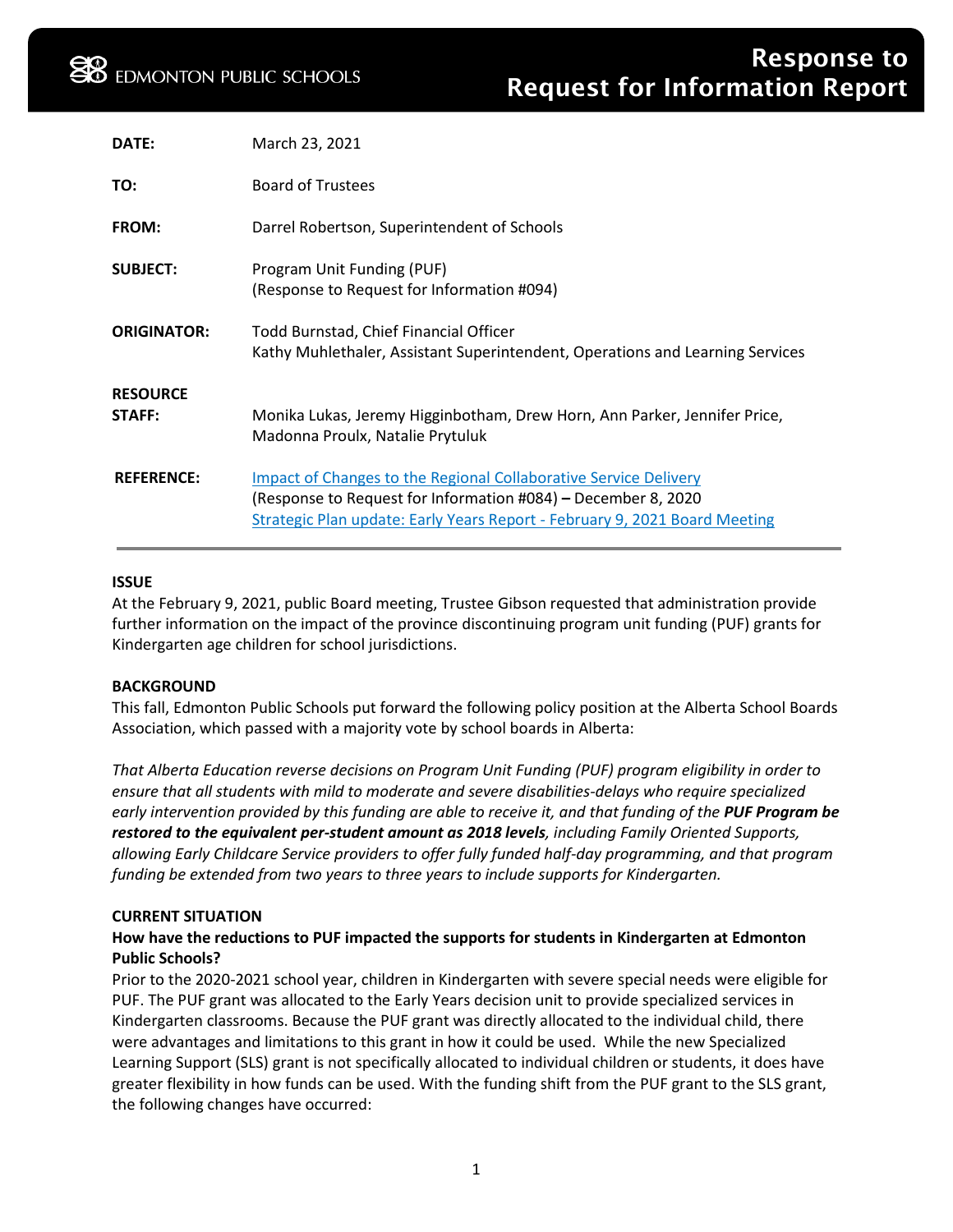- The Early Years decision unit has been combined with the Inclusive Learning decision unit and the Regional Collaborative Service Delivery decision unit and renamed the Specialized Learning Supports (SLS) decision unit. The combined staff from these three units continue to provide targeted and individualized services and assessments in Kindergarten classrooms through the nine school linked teams. This includes multidisciplinary specialists such as speech-language pathologists, occupational therapists, physical therapists and adapted physical education consultants. The [RCSD report](https://www.epsb.ca/media/epsb/ourdistrict/boardoftrustees/boardmeetings/2020-21/december82020/09-ImpactofChangestotheRegionalCollaborativeServiceDelivery.pdf) from December 8, 2020, shows that the staffing in the SLS decision unit has increased slightly to further support schools from Kindergarten to Grade 12.
- Previously, a portion of the PUF grant was used centrally to hire and assign Educational Assistants (EA's) to Division Kindergarten classes to support children eligible for PUF. With changes to the funding model, funds from the SLS grant can be allocated to schools to hire their own EA's based on the needs of students in the school, including Kindergarten. Feedback from school principals indicates that having EA's as part of the school staff allows for greater program flexibility and responsiveness to the needs of children and students in their school.
- Previously, children eligible for PUF in their Kindergarten year who still required highly individualized intervention could remain in a Pre-Kindergarten (Pre-K) program prior to Grade 1. With the PUF grant discontinued for the Kindergarten year, all Kindergarten aged children with severe special needs now go to their attendance area Kindergarten. Factors that influenced this decision were based on developing a sustainable Pre-K model using the reduced PUF allocation which included reducing programming hours to 445 to maximize staffing, and to reduce transportation costs using a more flexible schedule. Because Kindergarten programs require 475 hours of instructional time, Kindergarten children could not be accommodated in the Pre-K model. This means there may be more children transitioning to Kindergarten requiring individualized supports which will increase pressure on school linked teams and the need for EA's in schools.
- Families continue to have a choice for their child's Kindergarten year. Children can attend their community school or families can select a private Early Childhood Services (ECS) operator to provide services either in the child's Kindergarten classroom or in another setting. ECS operators in the province continue to provide Kindergarten programming through the third year of PUF as they do not receive an SLS grant from the province. To that end though, it is possible that a child who requires extensive specialized supports may end up attending three different educational environments in a three-year period, which is not ideal from a developmental perspective.

## **Are we expecting an impact on school readiness in Kindergarten?**

- In reference to the [Strategic Plan update: Early Years report,](https://www.epsb.ca/media/epsb/ourdistrict/boardoftrustees/boardmeetings/2020-21/february92021/06-StrategicPlanUpdate-EarlyYears.pdf) children assigned special education codes 30 or 41-47 enter Kindergarten developmentally behind their peers. This is expected based on their meeting the criteria for special education coding. Data from the Early Years Evaluation-Teacher Assessment (EYE-TA) demonstrated the benefit of Kindergarten programming for this cohort of children.
	- $\circ$  They consistently experienced positive growth towards Grade 1 readiness.
	- o Children who attended an EPSB Pre-Kindergarten (Pre-K) program also experience growth in global readiness in Kindergarten.
	- $\circ$  Multi-year data also suggests there may be a correlation between growth and the gradual expansion of Division Pre-Kindergarten programming.
- While we don't fully understand what the impact to school readiness will be in Kindergarten in the years to come, we can predict, that we will see more children in Kindergarten with mild, moderate and severe special needs who will require support for language delays. This is in part due to fewer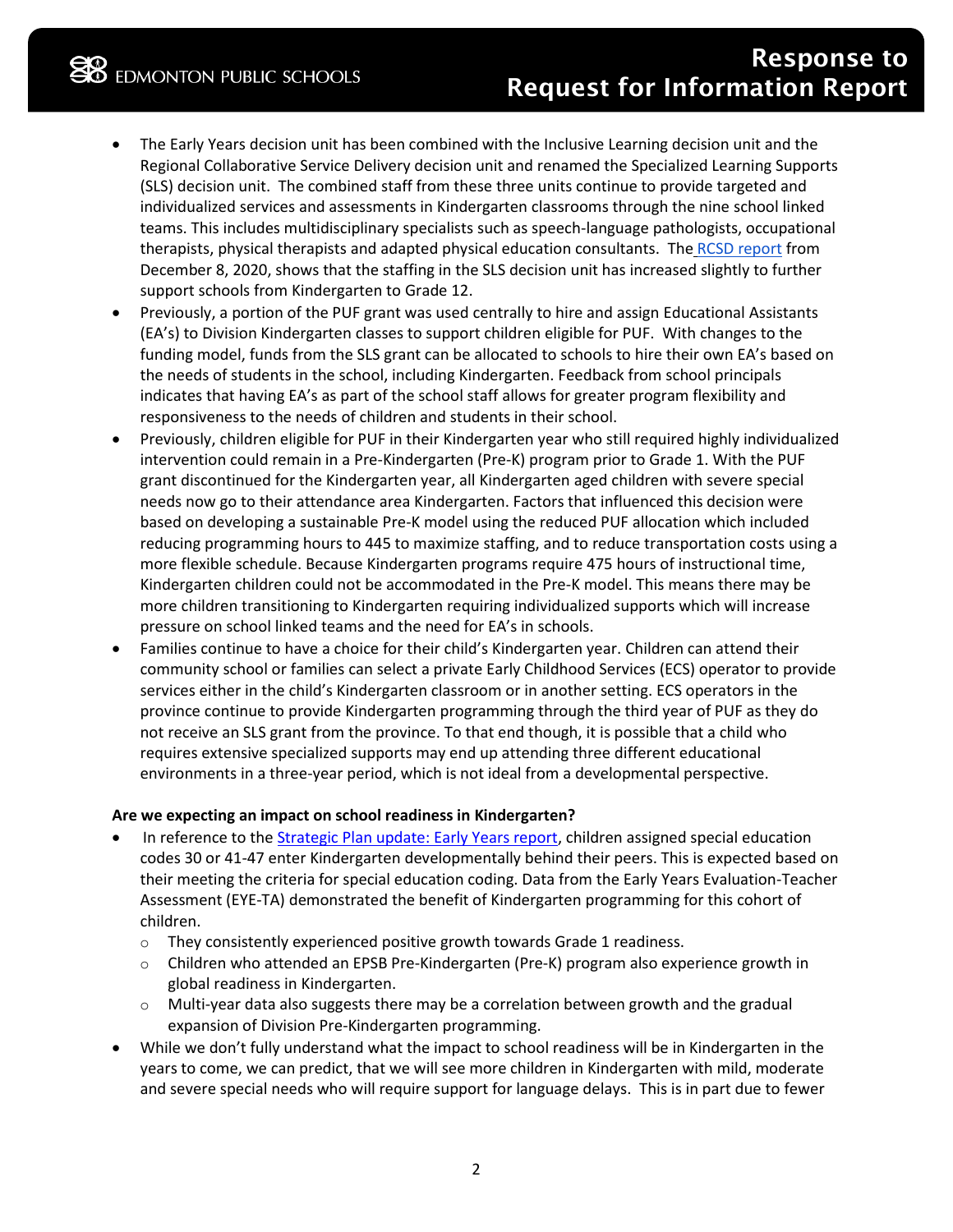children receiving early intervention in Pre-K because of reduced space due to funding reductions and narrowing of PUF eligibility criteria for severe language delays. The impact of the pandemic and a shift in early intervention service provision and assessments by Alberta Health Services are additional factors to consider when reviewing the impact on Kindergarten children and their readiness for school.

**Recognizing that our funding model has changed significantly, please provide as much information as possible on EPSB spending (or allocations) on Kindergarten for the 2018-2019, 2019-2020 and 2020- 2021 school years. Please include total amounts spent on or allocated to Kindergarten, as well as spending on specialized supports in Kindergarten.**

- Total Kindergarten allocations for 2018-2019 were approximately \$46.1 million; \$18.6 of this allocation was funded through PUF (Kindergarten year).
- Total Kindergarten allocations for 2019-2020 were approximately \$46.7 million; \$17.8 of this allocation was funded through PUF (Kindergarten year).
- In 2020-2021, allocations for specialized learning supports changed as a result of the new funding model introduced by the province; \$8.3 million was allocated to the SLS decision unit for provision of specialized learning supports for Kindergarten children. The school linked teams prioritize supports and services for Kindergarten and Grade 1 students to support early intervention.
- The \$8.3 million was based on allocations for PUF (Kindergarten year) provided in previous years, less the EA costs directed to schools in 2020-2021. This was allocated with the assumption that the number of severe special needs children in Kindergarten would have stayed approximately the same as the 2019-2020 enrolment levels.
- An additional one-time transition allocation of \$4.5 million was allocated directly to schools to provide educational assistant supports in the classroom. As third year PUF funding is no longer available, the \$4.5 million was allocated from the Division's total funding which includes the SLS grant.
- The SLS grant of approximately \$88 million was introduced in 2020-2021 and replaces the Inclusive Education, Equity of Opportunity, RCSD, and the PUF Kindergarten grant. In 2019-2020, these grants totaled approximately \$110 million. This is a reduction of \$22 million in supporting grants or 22 per cent.
- Attachment II demonstrates that if enrolment in 2020-2021 remained somewhat in alignment with prior years, severe special needs allocation per child would have decreased by approximately \$7,000 or 27 per cent.
- For 2020-2021, Kindergarten allocations are not detailed separately as the majority of school allocations are based on 2019-2020 fall allocations (which are not per-pupil allocations).
- For specialized supports that are identified after allocation deadlines, principals also have access to additional resources through the equity fund. Any use of equity funds to support Kindergarten children is not included in this report.

(Further information is included in Attachments I and II)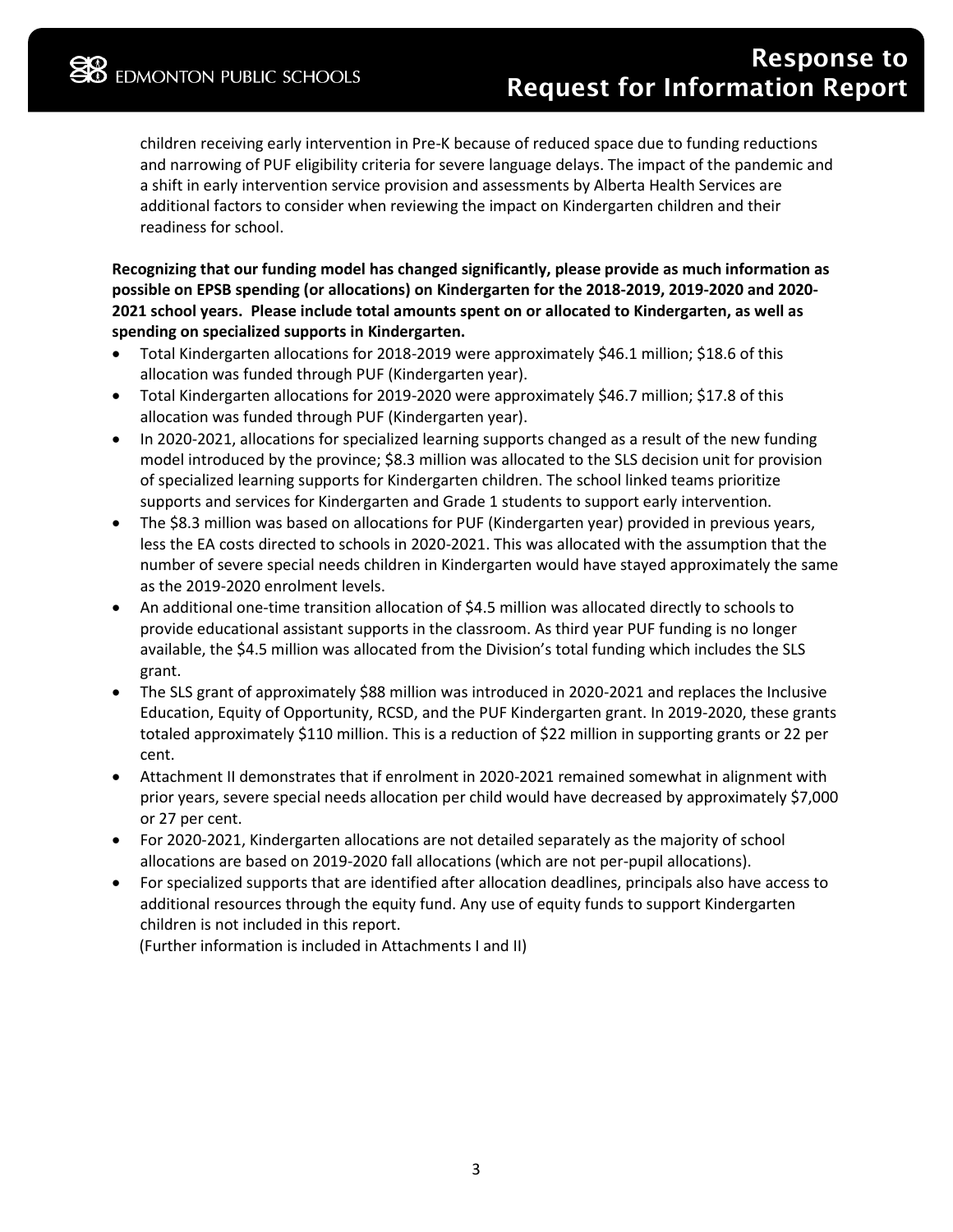**Please include Kindergarten enrolment numbers so a per-student equivalent may be calculated for comparison across years, and please provide the number of students who qualified for PUF supports in these years as a proportion of the total number of students enrolled in Kindergarten for these years.**

- The number of Kindergarten children with a severe coding in 2018-2019 was 805 or 11 per cent of total Kindergarten enrolment; and 839 (remaining at 11 per cent of total Kindergarten) enrolment in 2019-2020.
- In 2020-2021, only 492 children, or 7 per cent of total Kindergarten enrolment, were identified with severe special needs. There may be several reasons for the decline including:
	- $\circ$  changes to the provincial coding criteria for severe speech and language eligibility
	- $\circ$  the revision of the Kindergarten age of entry from 4.6 years to 4.8 years of age on September 1
	- $\circ$  families selecting the online programming option which may result in fewer children being assessed and identified than in the past
	- o a general decrease in enrolment across the province due to the COVID-19 pandemic
	- $\circ$  some families choosing the PUF Kindergarten year option with private ECS operators. (Further information is included in Attachment I and II)

## **For every coded student who previously received PUF, what would the Division estimate the anticipated typical annual cost of supports and typical number of year's supports are required in Division 1 years to ameliorate the loss of the PUF intervention?**

• Supports and services available from the SLS school linked teams have remained generally consistent as they continue to prioritize Kindergarten and Grade 1 to support early intervention. As we are only halfway through the first year of the weighted moving average (WMA) funding model it is difficult to determine the long-term implications or ongoing annual costs other than those included in Attachment I.

## **ATTACHMENTS**

| ATTACHMENT I  | PUF Kindergarten Analysis (2018-2019, 2019-2020) |
|---------------|--------------------------------------------------|
| ATTACHMENT II | PUF Kindergarten Analysis (2020-2021)            |

TB:ja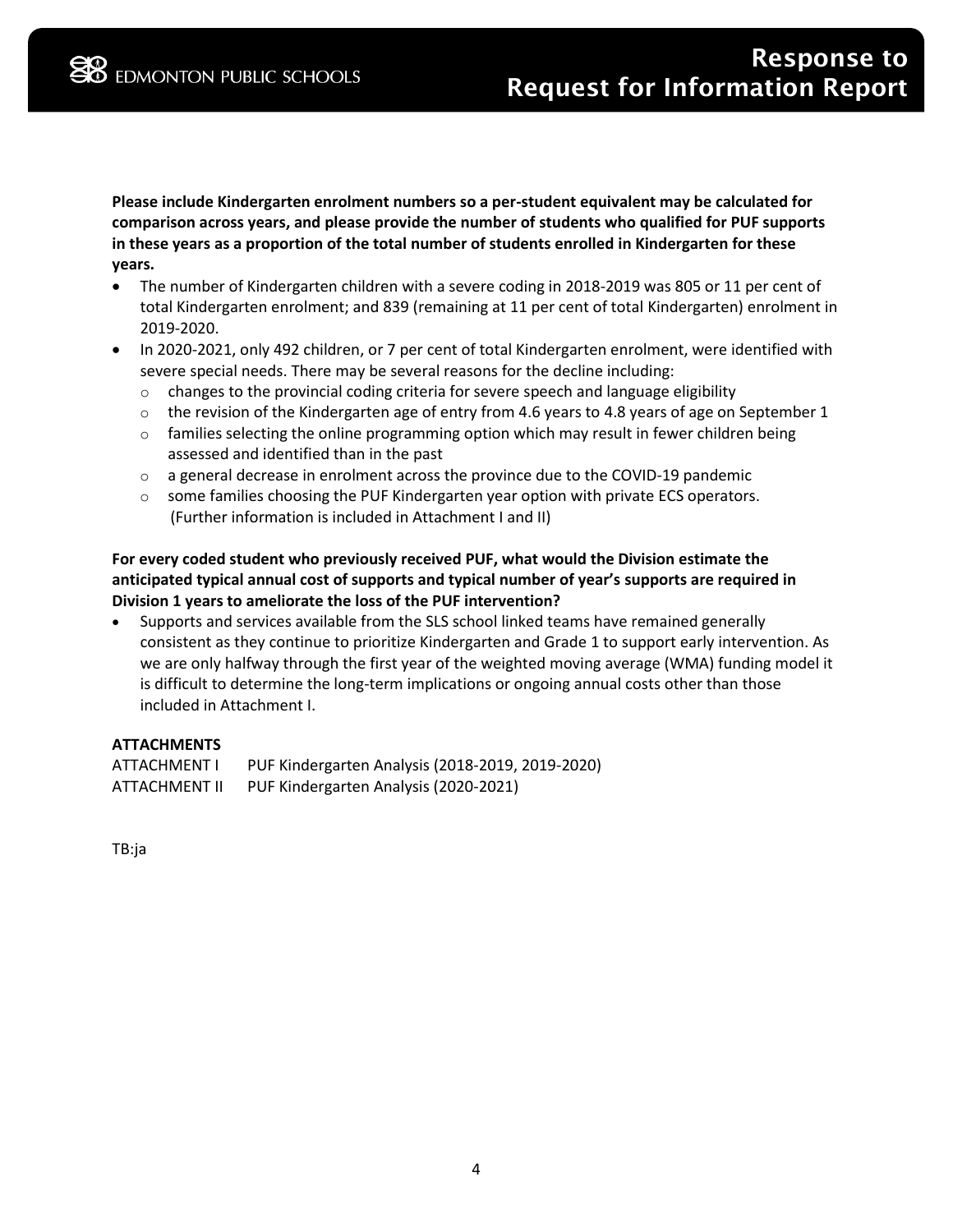# **Edmonton Public Schools RFI # 94 PUF KINDERGARTEN ANALYSIS (2018-2019, 2019-2020)**

|                                                                           | 2018 - 2019                                                                   |                               |                  |                                                 | 2019 - 2020                                                              |                               |                  |                                                 |
|---------------------------------------------------------------------------|-------------------------------------------------------------------------------|-------------------------------|------------------|-------------------------------------------------|--------------------------------------------------------------------------|-------------------------------|------------------|-------------------------------------------------|
|                                                                           | Provincial<br><b>Funding Rates</b><br>Base - \$3,339<br>Class Size -<br>\$761 | <b>Allocations</b><br>(costs) | <b>Enrolment</b> | <b>Allocation</b><br>(Cost) per<br><b>Child</b> | Provincial<br><b>Funding Rates</b><br>Base - \$3,339<br>Class Size - n/a | <b>Allocations</b><br>(costs) | <b>Enrolment</b> | <b>Allocation</b><br>(Cost) per<br><b>Child</b> |
| Kindergarten students                                                     |                                                                               |                               |                  |                                                 |                                                                          |                               |                  |                                                 |
| <b>Base Allocation</b>                                                    | \$25,216,128                                                                  | \$21,813,374                  | 7,552            | \$2,888                                         | \$26,641,881                                                             | \$23,105,294                  | 7,979            | \$2,896                                         |
| <b>Class Size Allocation</b>                                              | \$5,747,072                                                                   | \$5,747,072                   | 7,552            | \$761                                           | n/a                                                                      | \$5,832,649                   | 7,979            | $$731$ 1                                        |
| <b>Subtotal</b>                                                           | \$30,963,200                                                                  | \$27,560,446                  | 7,552            | \$3,649                                         | \$26,641,881                                                             | \$28,937,943                  | 7,979            | \$3,627                                         |
| PUF Year 3 (Early Years) Kindergarten<br><b>PUF Allocation</b>            | \$16,360,040                                                                  | \$16,360,040                  | 717              | \$22,817                                        | \$15,609,630                                                             | \$15,609,630                  | 751              | \$20,785                                        |
| PUF - Full Day Kindergarten (Tevie Miller,<br>Scott Robertson & Mayfield) | \$2,204,488                                                                   | \$2,204,488                   | 88               | \$25,051                                        | \$2,204,488                                                              | \$2,204,488                   | 88               | \$25,051                                        |
| <b>Subtotal Specialized Supports (PUF)</b>                                | \$18,564,528                                                                  | \$18,564,528                  | 805              | \$23,062                                        | \$17,814,118                                                             | \$17,814,118                  | 839              | \$21,233                                        |
| % of children in K accessing PUF                                          |                                                                               |                               | 11%              |                                                 |                                                                          |                               | 11%              |                                                 |
| <b>TOTALS</b>                                                             | \$49,527,728                                                                  | \$46,124,974                  |                  | \$26,711                                        | \$44,455,999                                                             | \$46,752,061                  |                  | \$24,859                                        |

#### **NOTES:**

**1** The Division had allocated class-size funds as part of the normal spring budget process; however, due to the late release of the 2019-2020 budget, we were unaware that this funding would be discontinued. Rather than re-open budgets in late fall, a decision was made to continue with a one-time, class-size allocation using surplus dollars.